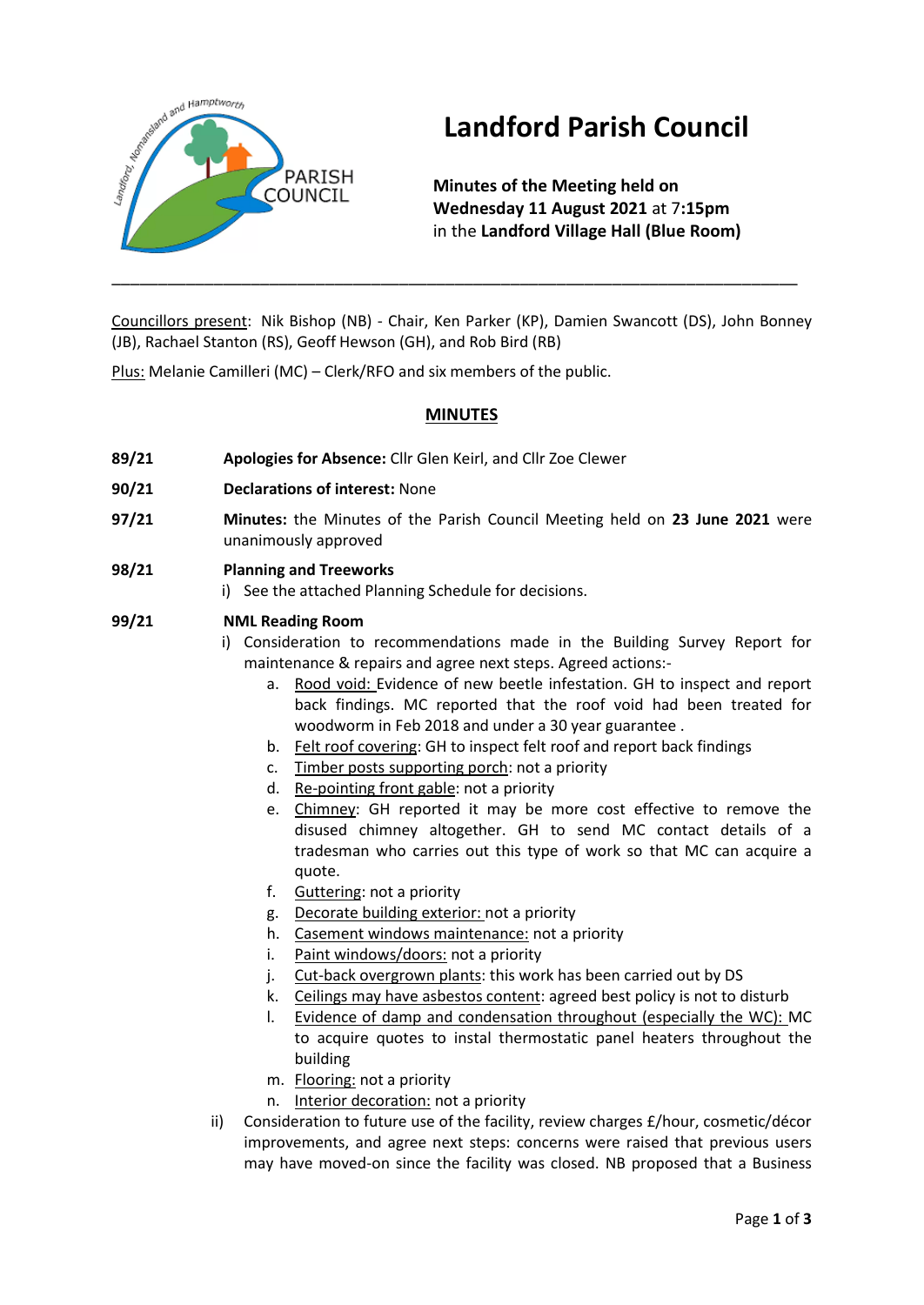Plan is produced so as to maximise income for the facility so that it may 'pay for itself'. Tis was echoed amongst the other councillors. In the meantime, it was agreed to provide an introductory offer £4/hour to hire (equivalent to £12 for a am/pm/eve 'session') until the end of 2021. DS to produce poster and advertise. MC to contact previous users. It was agreed that DS will research grants (SWAB and otherwise) to support this project.

- iii) Request from the neighbour for a financial contribution to be made by LPC toward the replacement of the boundary fence: the neighbours attending the meeting were asked to address the councillors to discuss. It was agreed that the neighbours and MC will jointly fact-fund to establish legal ownership over the boundary fence as a first step.
- iv) A keysafe has been installed by the handyman: a set of keys to be inserted and the code set.
- v) Wiltshire Council has booked as a Polling Station 19 Aug. Agreed that LPC will charge £300. NB will give the premises a quick clean in advance.
- vi) MC reported that she has had a positive response from a local parishioner and his wife who are willing volunteers to support with managing the building e.g bins, gardening.

# **100/21 HNS Report**

- i) Consideration to Wiltshire Council's Report and agree next steps: KP reported material inaccuracies to the report e.g. the no. of properties taken were pre the governance review wef 01 April 2017, affecting the % responses and findings. Meaning the report cannot be accepted as it stands. It was agreed to invite a representative from Wiltshire Council HNS Team to attend the LPC meeting (15 Sept or 13 Oct) to answer questions
- ii) Consideration to attending NALC's online event *Making Rural Housing More Affordable* taking place 17 Nov 21: No councillors are available to attend.

#### **101/21 Play Equipment Landford Rec Grd and NML Play Park**

- i) Consider two quotes for the re-tensioning of the zipline
- ii) Consider annual service maintenance quote for all relevant equipment

It was agreed by a majority decision to accept Vitaplay's 6-monthly maintenance quote £98.00 + VAT subject to it including the re-tensioning of the zipline. iii) RoSPA Inspection scheduled for Sept 2021: for info.

#### **102/21 Maybush Copse**

i) Consideration to frequency of Tree Inspections (and by whom) to identify and mitigate risks posed by any dangerous tree: a tree inspection is carried out every 5 years, the last one being on Dec 2019. As a result, treeworks were carried out by a professional arboriculture company. Ash die-back was not mentioned in this report. DS has an arboriculture contact and will ask him to take a look at the Ash trees in the Copse.

#### **103/21 Correspondence**

- i) Report that the Cattle Grid at the top of South Lane sounds like a shot gun when a car drives over it: This matter has been repeatedly reported to Wiltshire Council and the grid repeatedly repaired over the years but the problem continues, the noise levels being intolerable when heavy vehicles drive over it. MC to approach Graham Axtell (Highways) to seek permanent remedy.
- ii) Report that the verge at the top of South Lane is overgrown (trees 10ft high which used to be cut back annually): GH to ask the Parish Steward to cut the verge.
- iii) Report that the commemorative tree for the Queen's coronation (on Landford Rec) has not survived. Plaque may be still attached to concrete in undergrowth.